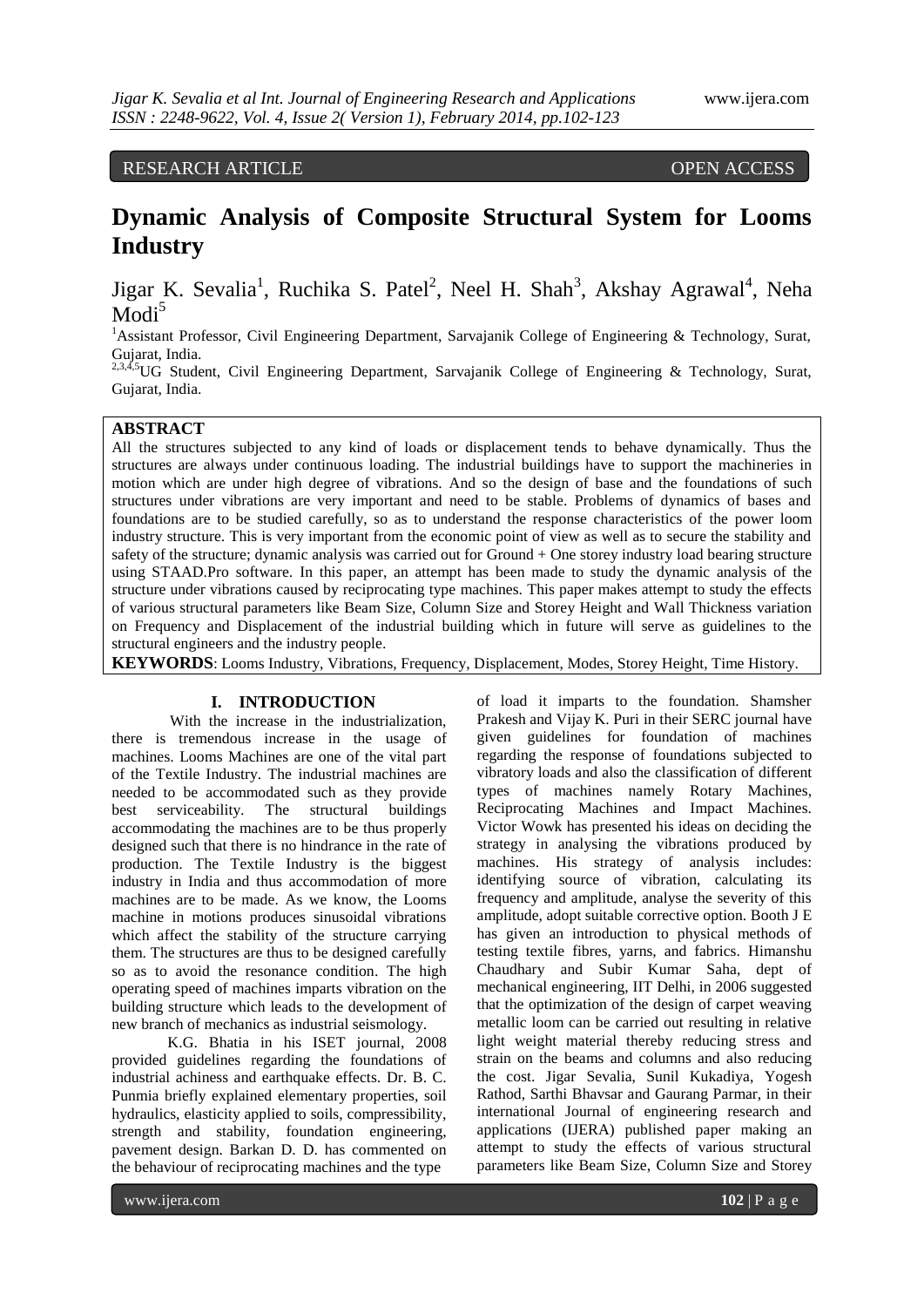Height variation on Frequency and Displacement of the industry building which will fill the lacunae by serving as guidelines to structural engineers and industry people. P. R. Lord and M. H. Mohamed has provided guidelines for important aspects regarding conversion of yarn to fabric, including of weaving, winding and preparation, loom design and its working, noise, loom developments. Varanasi Rama Rao explained in depth the design criteria for machine foundations and their Codal requirements as per IS Codes. Fiona Cobb provides guidelines for professional and student s of structural engineering with combination of tables, data, facts, codes, formulae and rules of thumb make. IS:2974 (Part I) – 1982 (Reaffirmed 1998) covers the design and construction of foundations for machines of the reciprocating type which normally generate steady state vibration and is of a size for which a rigid block type foundation is normally used. It also aids in the guidelines that are necessary for the design and analysis of foundations for reciprocating machines.

#### **II. METHODOLOGY**

The methodology of this paper includes reconnaissance survey, collection of necessary machine data, preparation of drawing of industrial floor plan showing machine position of existing building using CAD Software, modelling of R.C.C Composite structure of Ground  $+$  One Storey, using STAAD.Pro, graphical presentation of results for various mode shapes, frequency and displacement with respect to various Beam sizes, Column sizes and Storey height and wall thickness.

The structure has a 12 bays having plan dimension of standard size 4.83 m x 38.64 m as shown in the fig. 1 and 2. The foundation is assumed to be resting at 3.0 m depth below Ground Level and plinth level is assumed to be 2.6 m above ground level. The floor heights considered in this course of study are varying as it is described in the Table 1. The dynamic analysis is done for Ground floor + First floor with 12 bays.

 **Table 1 A Building Unit having various Parameters and their Sizes**

| <b>Various Parameters</b> | <b>Sizes</b>                       |
|---------------------------|------------------------------------|
| Beam Size (mm x mm)       | 230x460, 230x525, 230x600, 230x675 |
| Column Size (mm x mm)     | 230x460, 230x525, 230x600, 230x675 |
| Wall thickness (m)        | $0.23$ , $0.39$ , $0.45$ , $0.61$  |
| Storey Height (m)         | 3.2, 3.6, 4, 4.2                   |
| Slab Thickness (mm)       | 125                                |

#### **2.1 Shuttle Loom Machine Data**

- $\geq$  Size of Machine = 1.15 m x 1.89 m
- $\geq$  Operating Speed = 60 rpm
- $\triangleright$  Dimensions of Slay = 213.36 cm x 6 cm x 7.62 cm
- $\triangleright$  Mass of Slay = 25kg
- $\geq$  Operating Frequency = 2.67 Hz

#### **2.2 Loads acting on the Structure**

- $\triangleright$  Self-Weight considering density of R.C.C. as 25  $kN/m<sup>3</sup>$
- $\triangleright$  Water-proofing Load = 1.5 kN/m<sup>2</sup>
- $\triangleright$  Weight of Floor-Finishing Load = 0.8 kN/m<sup>2</sup>
- $\triangleright$  Live Load = 2 kN/m<sup>2</sup>
- $\triangleright$  Weight of Machine = 9.8 kN
- $\triangleright$  Time History Load as a function of sine wave having amplitude of 1.67 kN and frequency of 2.67Hz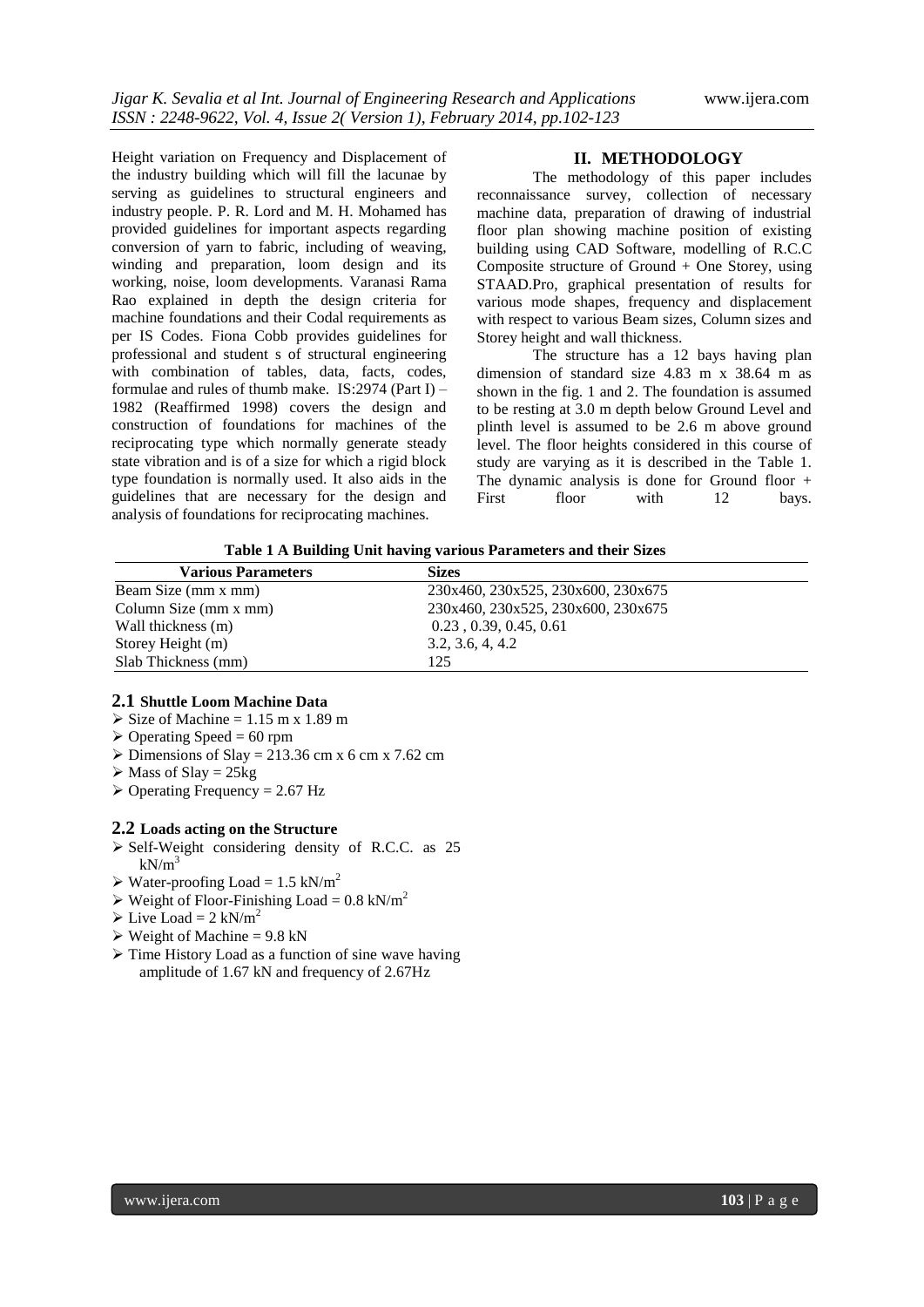

**TYPICAL GROUND FLOOR PLAN TYPICAL FIRST FLOOR PLAN Fig.2 Typical Floor Plan of Looms Industry of Ground Floor and First Floor**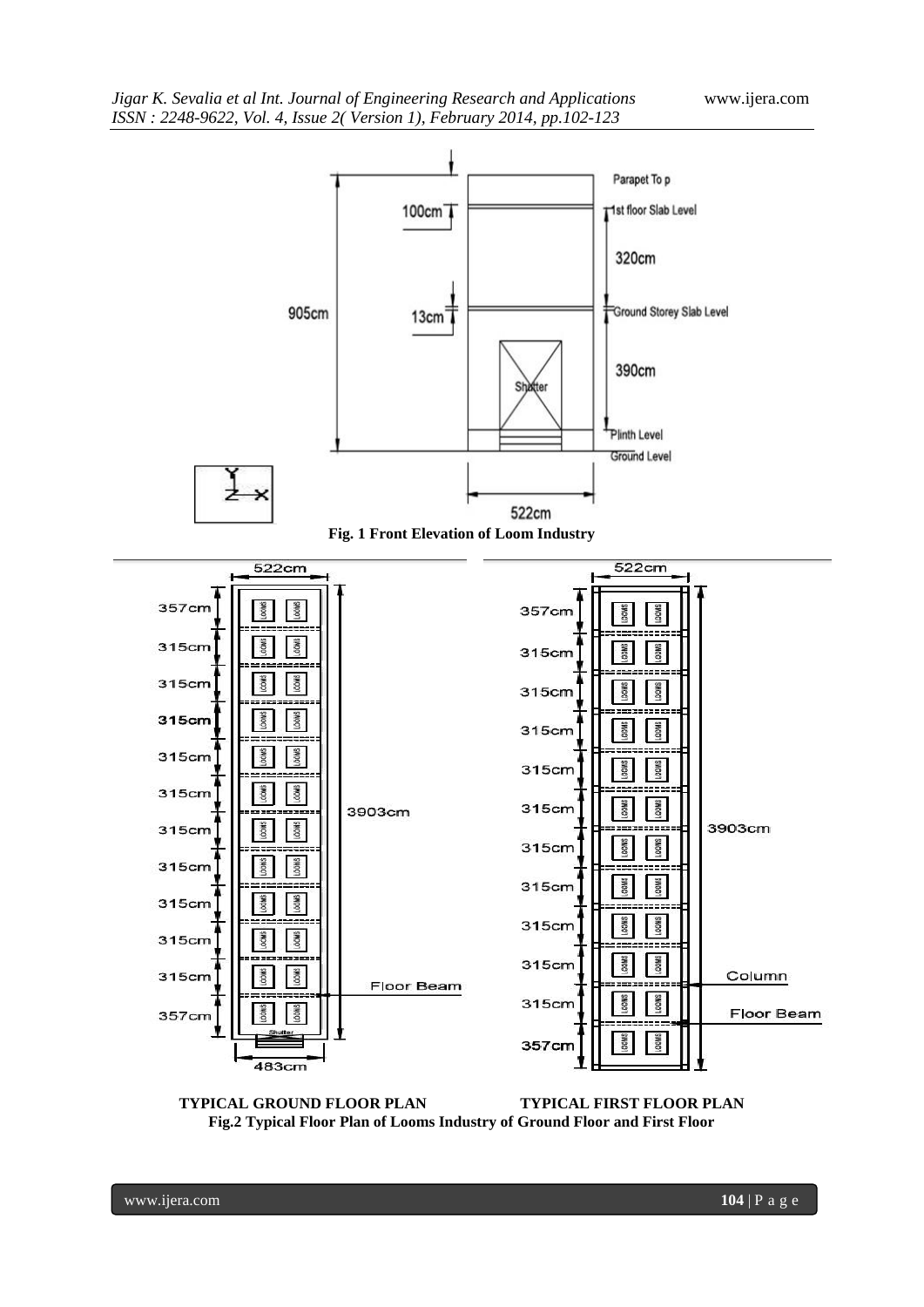

**Fig. 3 3D View of a Building Structure Model for Looms Industry in STAAD.Pro**



**Fig. 4 2D View of a Building Structure Model for Looms Industry in Y-Z Plane in STAAD.Pro**



**Fig. 5 2D View of a Building Structure Model in X-Y Plane in STAAD.Pro**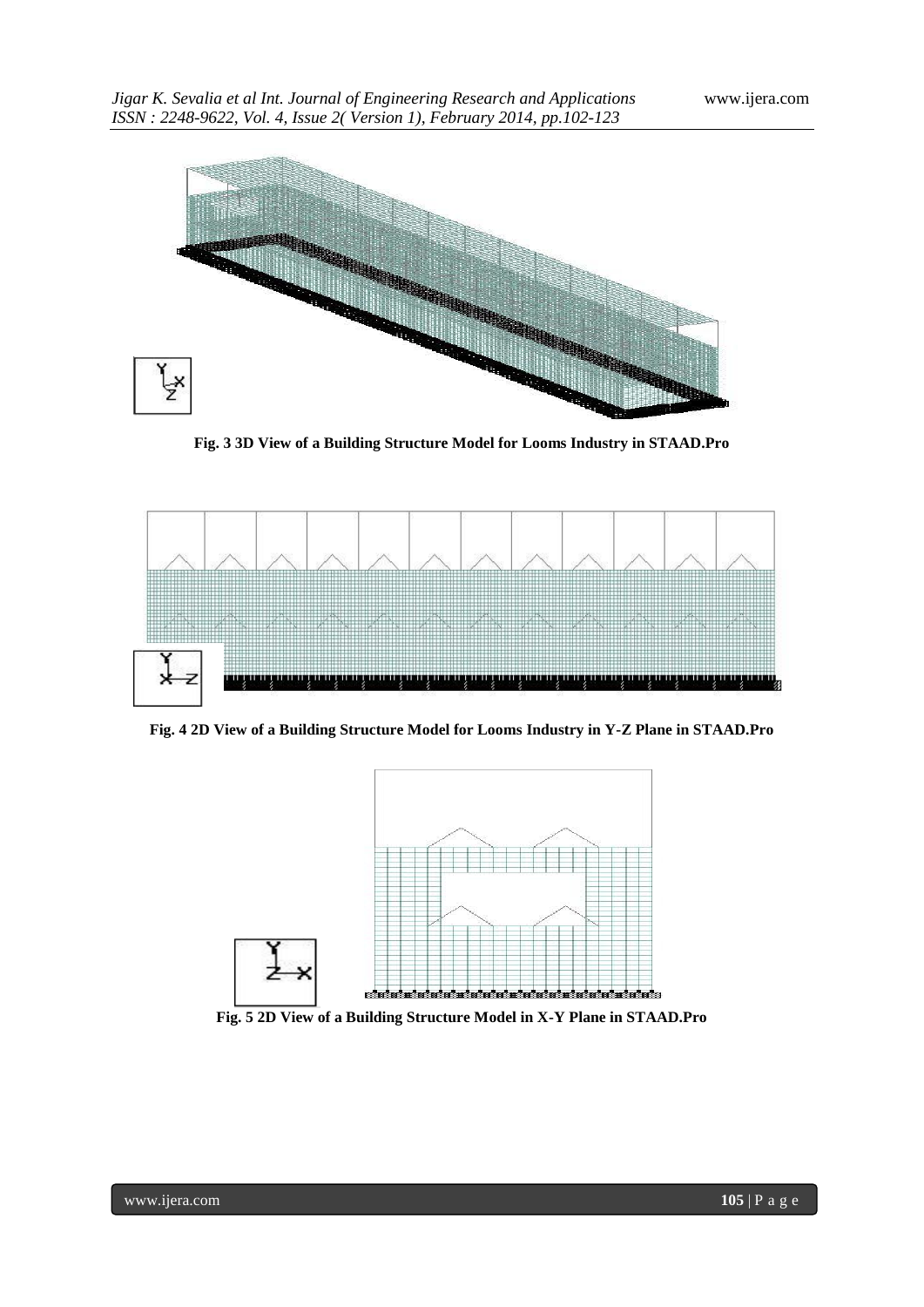| Beam Size | <b>Wall Thickness</b> | Frequency in X-Direction (Hz) |        |        |        |        |        |
|-----------|-----------------------|-------------------------------|--------|--------|--------|--------|--------|
| (mm x mm) | (m)                   | Mode 1                        | Mode 2 | Mode 3 | Mode 4 | Mode 5 | Mode 6 |
| 230x460   | 0.23                  | 1.766                         | 3.339  | 5.390  | 6.460  | 6.462  | 7.076  |
|           | 0.39                  | 2.076                         | 3.764  | 5.952  | 6.958  | 7.136  | 8.872  |
|           | 0.45                  | 2.137                         | 3.860  | 6.083  | 7.048  | 7.314  | 8.888  |
|           | 0.61                  | 2.274                         | 4.069  | 6.320  | 7.185  | 7.687  | 8.878  |
| 230x525   | 0.23                  | 1.768                         | 3.350  | 5.459  | 6.555  | 6.559  | 7.092  |
|           | 0.39                  | 2.080                         | 3.776  | 6.038  | 7.062  | 7.263  | 8.890  |
|           | 0.45                  | 2.141                         | 3.873  | 6.174  | 7.155  | 7.446  | 8.905  |
|           | 0.61                  | 2.278                         | 4.082  | 6.419  | 7.298  | 7.834  | 8.893  |
| 230x600   | 0.23                  | 1.771                         | 3.358  | 5.514  | 6.630  | 6.633  | 7.106  |
|           | 0.39                  | 2.083                         | 3.786  | 6.107  | 7.145  | 7.359  | 8.908  |
|           | 0.45                  | 2.144                         | 3.882  | 6.246  | 7.241  | 7.548  | 8.922  |
|           | 0.61                  | 2.281                         | 4.091  | 6.499  | 7.389  | 7.947  | 8.908  |
| 230x675   | 0.23                  | 1.772                         | 3.363  | 5.550  | 6.680  | 6.682  | 7.116  |
|           | 0.39                  | 2.085                         | 3.792  | 6.154  | 7.202  | 7.422  | 8.922  |
|           | 0.45                  | 2.147                         | 3.888  | 6.296  | 7.300  | 7.615  | 8.936  |
|           | 0.61                  | 2.284                         | 4.098  | 6.553  | 7.451  | 8.023  | 8.920  |

## **III. RESULTS**

**Table 2 Effect of Beam Size and Wall thickness on horizontal frequency in X-Direction (For Column size 230mm x 460mm and floor height 3.2m)** 

| Table 3 Effect of Beam Size and Wall Thickness on horizontal Displacement in X-Direction |                                                          |  |
|------------------------------------------------------------------------------------------|----------------------------------------------------------|--|
|                                                                                          | (For Column Size 230mm x 460mm and Floor Height $3.2m$ ) |  |

| Wall Thickness (m) | Beam Size (mmxmm) |         |         |         |  |  |
|--------------------|-------------------|---------|---------|---------|--|--|
|                    | 230x460           | 230x525 | 230x600 | 230x675 |  |  |
| 0.23               | 2.053             | 2.023   | 2.001   | 1.985   |  |  |
| 0.39               | .460              | 1.434   | 1.413   | 1.399   |  |  |
| 0.45               | 1.347             | 1.322   | 1.302   | 1.289   |  |  |
| 0.61               | .137              | 1.114   | 1.096   | 1.083   |  |  |





Beam Size 230mm x 460mm and Floor Height 3.2m)

(**A) Effect Of Beam Size and Wall Thickness on Horizontal (B) Effect of Beam Size and Wall Thickness on Horizontal Frequency in X-Direction (For Column Size 230mm x 460mm, Beam Size 230mm x 525mm and Floor Height 3.2m)**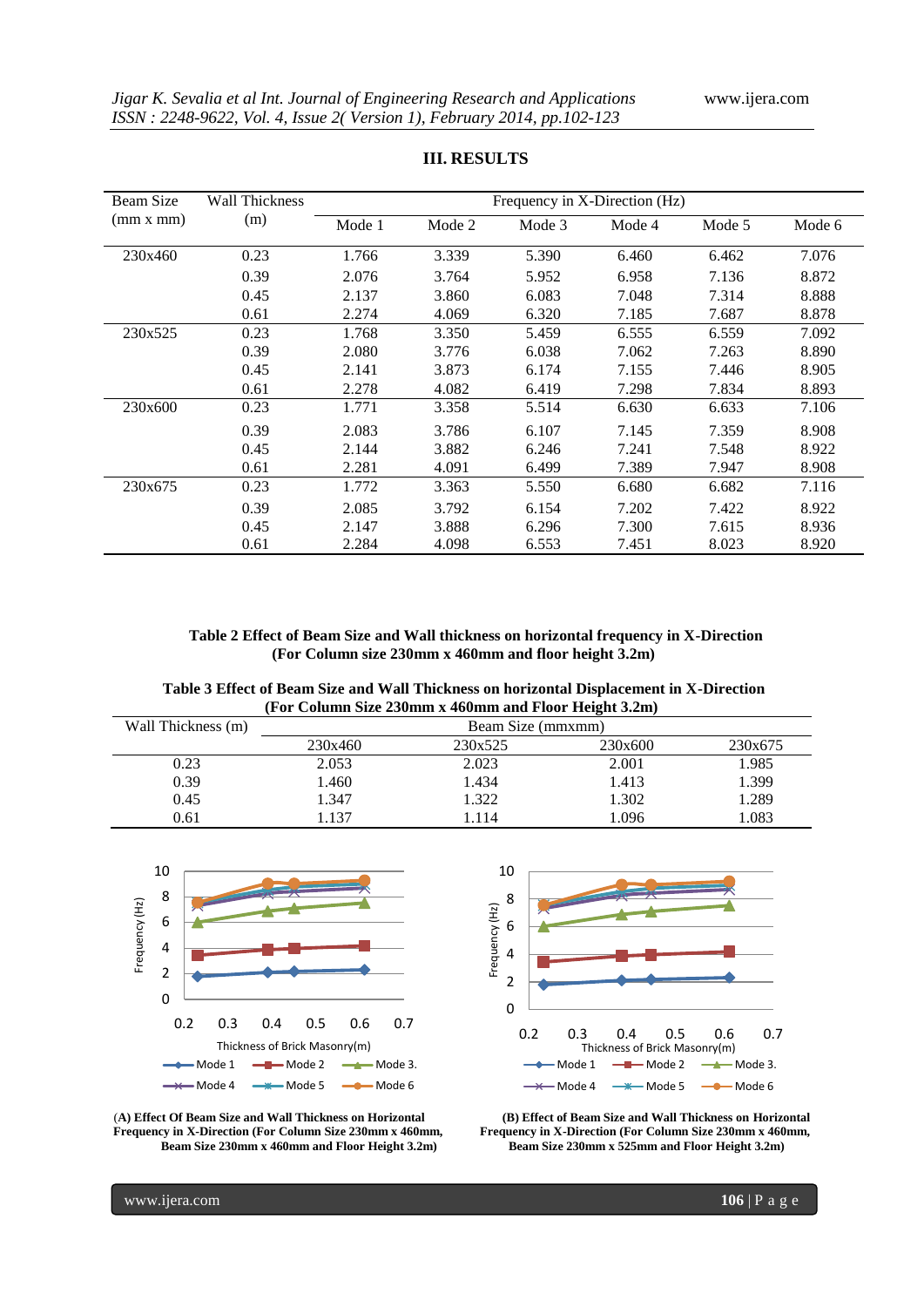

**(C) Effect of Beam Size and Wall Thickness on Horizontal (D) Effect of Beam Size and Wall Thickness on Horizontal** Beam Size 230mm x 600mm and Floor Height 3.2mm)



**Frequency in X-Direction (For Column Size 230mm x 460mm, Beam Size 230mm x 460mm, Beam Size 230mm x 460mm, Beam Size 230mm x 600mm and Floor Height 3.2mm)** 



**(E) Effect of Beam Size and Wall Thickness on horizontal Displacement in X-Direction Fig. 6 Effects of Beam Size and Wall Thickness on Horizontal Frequency and Displacement in X-Direction (For Column Size 230mm x 460mm and Floor Height 3.2m)**

Similarly we derived graphical results for various Beam size, Column size, and Storey height and wall thickness.





(**A) Effect of Beam Size and Wall Thickness on Horizontal (B) Effect of Beam Size and Wall Thickness on Horizontal Frequency in X-Direction (For Column Size 230mm x 525mm, Frequency in X-Direction (For Column Size 230mm x 5525mm, Beam Size 230mm x 525mm and Floor Height 3.2m)**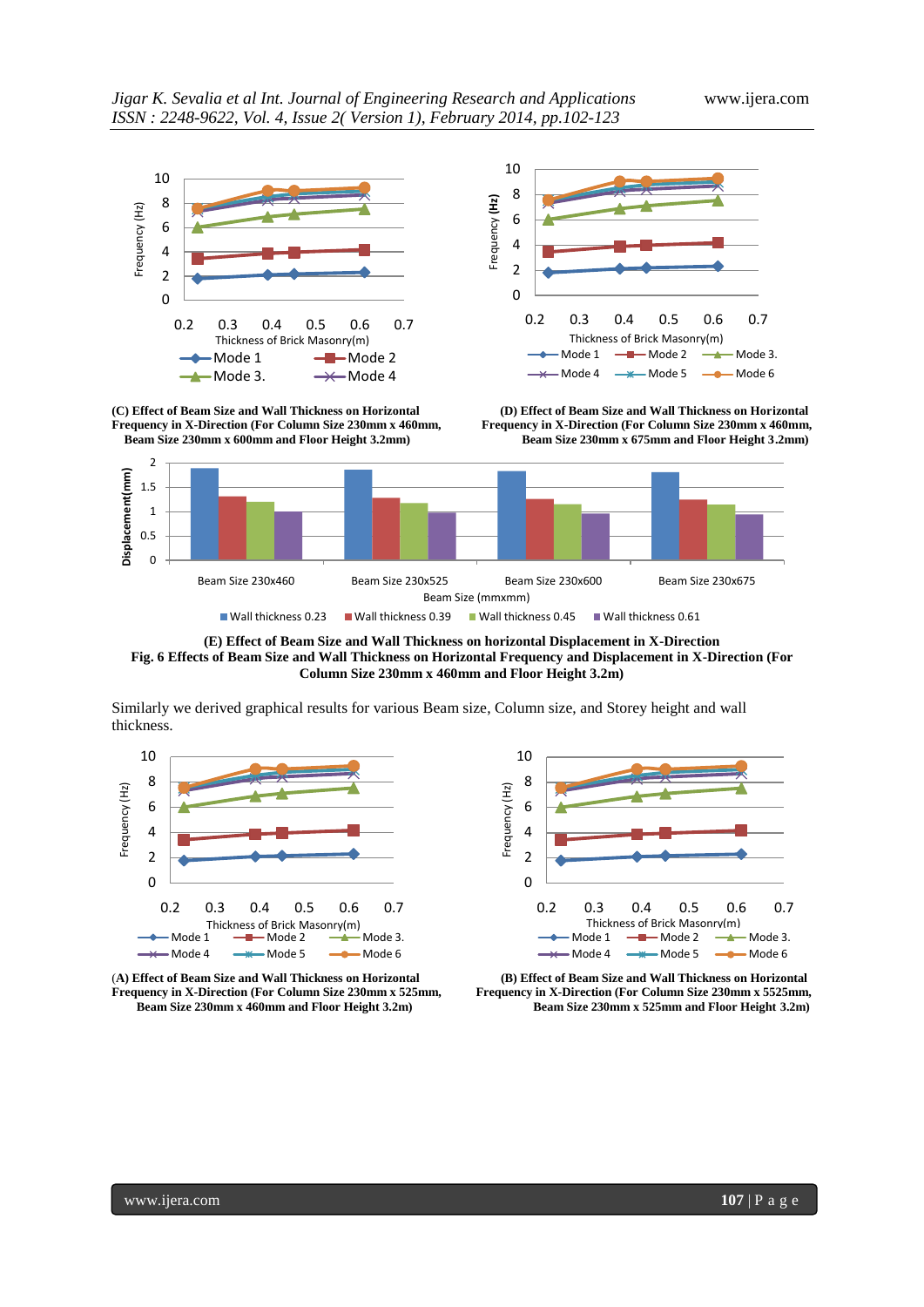

**(C) Effect of Beam Size and Wall Thickness on Horizontal (D) Effect of Beam Size and Wall Thickness on Horizontal Frequency in X-Direction (For Column Size 230mm x 525mm, Frequency in X-Direction (For Column Size 230mm x 525mm, Beam Size 230mm x 600mm and Floor Height 3.2mm)** 





**(E)Effect of Beam Size and Wall Thickness on horizontal Displacement in X-Direction Fig. 7 Effects of Beam Size and Wall Thickness on Horizontal Frequency and Displacement in X-Direction**



**Frequency in X-Direction (For Column Size 230mm x 6000mm, Frequency in X-Direction (For Column Size 230mm x 600mm, Beam Size 230mm x 460mm and Floor Height 3.2m) Beam Size 230mm x 525mm and Floor Height 3.2m**)



(**A) Effect Of Beam Size and Wall Thickness on Horizontal (B) Effect of Beam Size and Wall Thickness on Horizontal**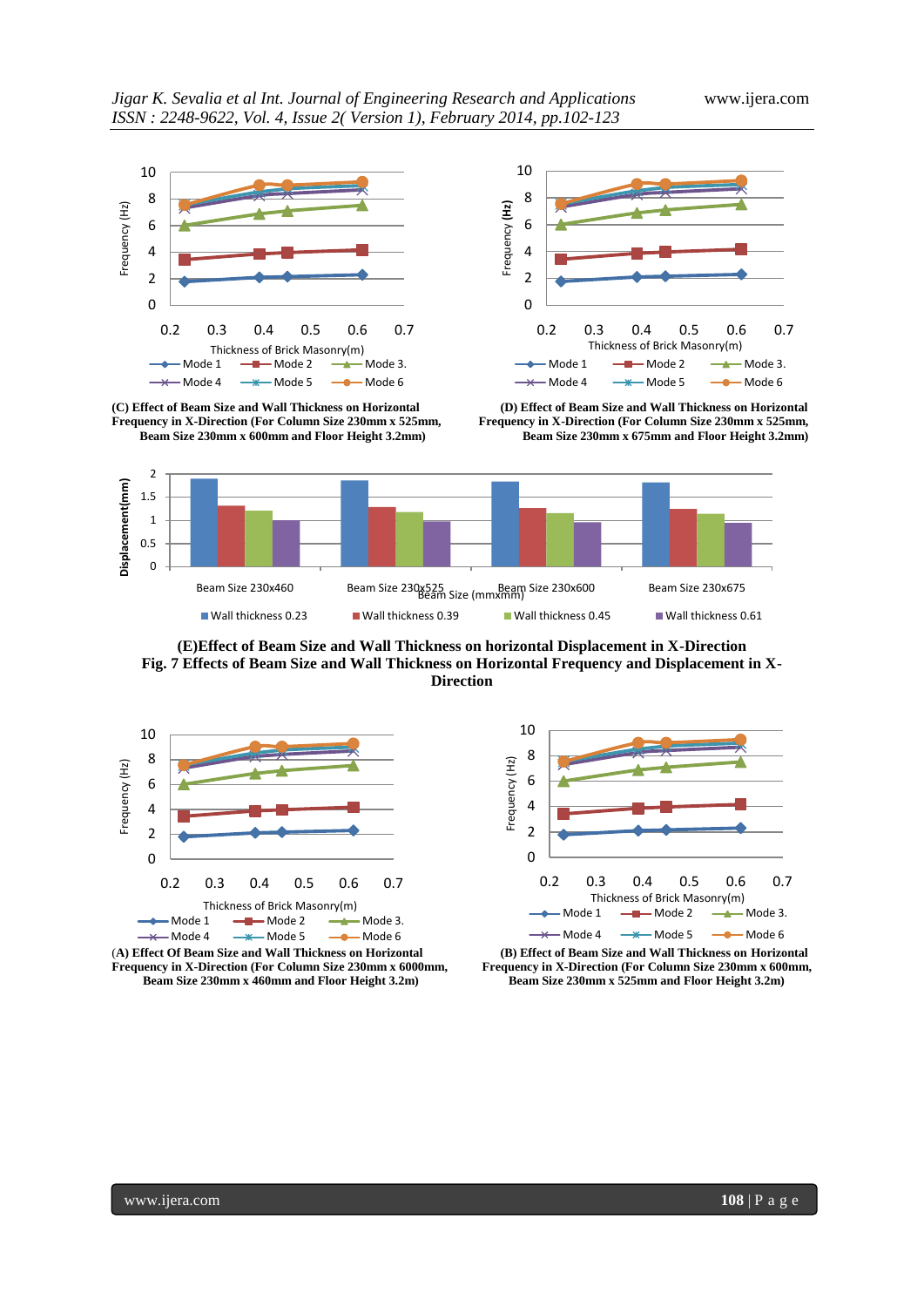



**Frequency in X-Direction (For Column Size 230mm x 600mm, Frequency in X-Direction (For Column Size 230mm x 600mm,**

**(C) Effect of Beam Size and Wall Thickness on Horizontal (D) Effect of Beam Size and Wall Thickness on Horizontal Beam Size 230mm x 600mm and Floor Height 3.2m) Beam Size 230mm x 675mm and Floor Height 3.2m**)



**(E) Effect of Beam Size and Wall Thickness on Horizontal Displacement in X-Direction Fig.8 Effects of Beam Size and Wall Thickness on Horizontal Frequency and Displacement in X-Direction (For Column Size 230mm x 600mm and Floor Height 3.2m)**





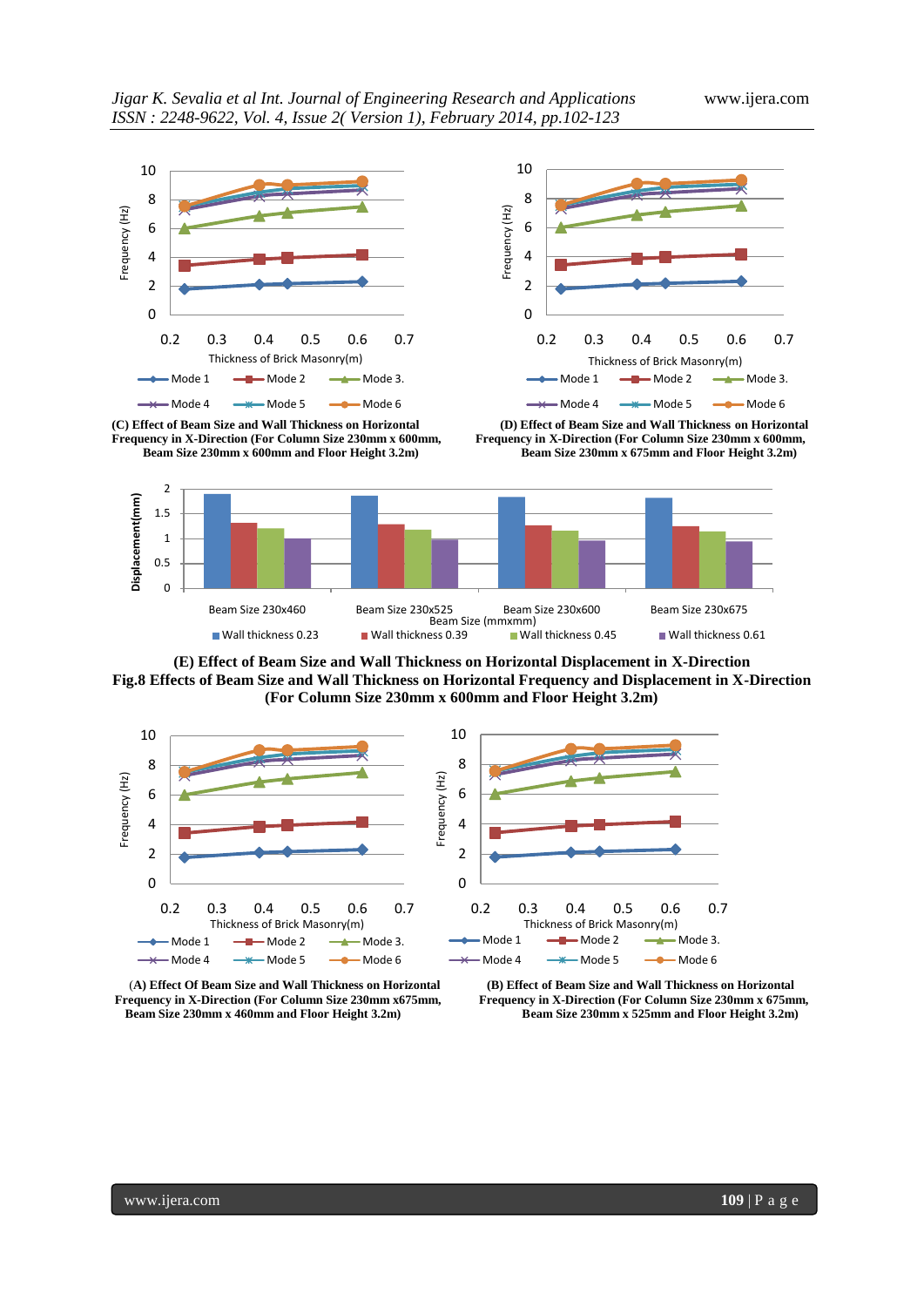

**(C) Effect of Beam Size and Wall Thickness on Horizontal (D) Effect of Beam Size and Wall Thickness on Horizontal Frequency in X-Direction (For Column Size 230mm x 675mm, Frequency in X-Direction (For Column Size 230mm x 675mm, Beam Size 230mm x 600mm and Floor Height 3.2mm) Beam Size 230mm x 675mm and Floor Height 3.2mm)**



**(E) Effect of Beam Size and Wall Thickness on Horizontal Displacement in X-Direction Fig.9 Effects of Beam Size and Wall Thickness on Horizontal Frequency and Displacement in X-Direction (For Column Size 230mm x 675mm and Floor Height 3.2m)**







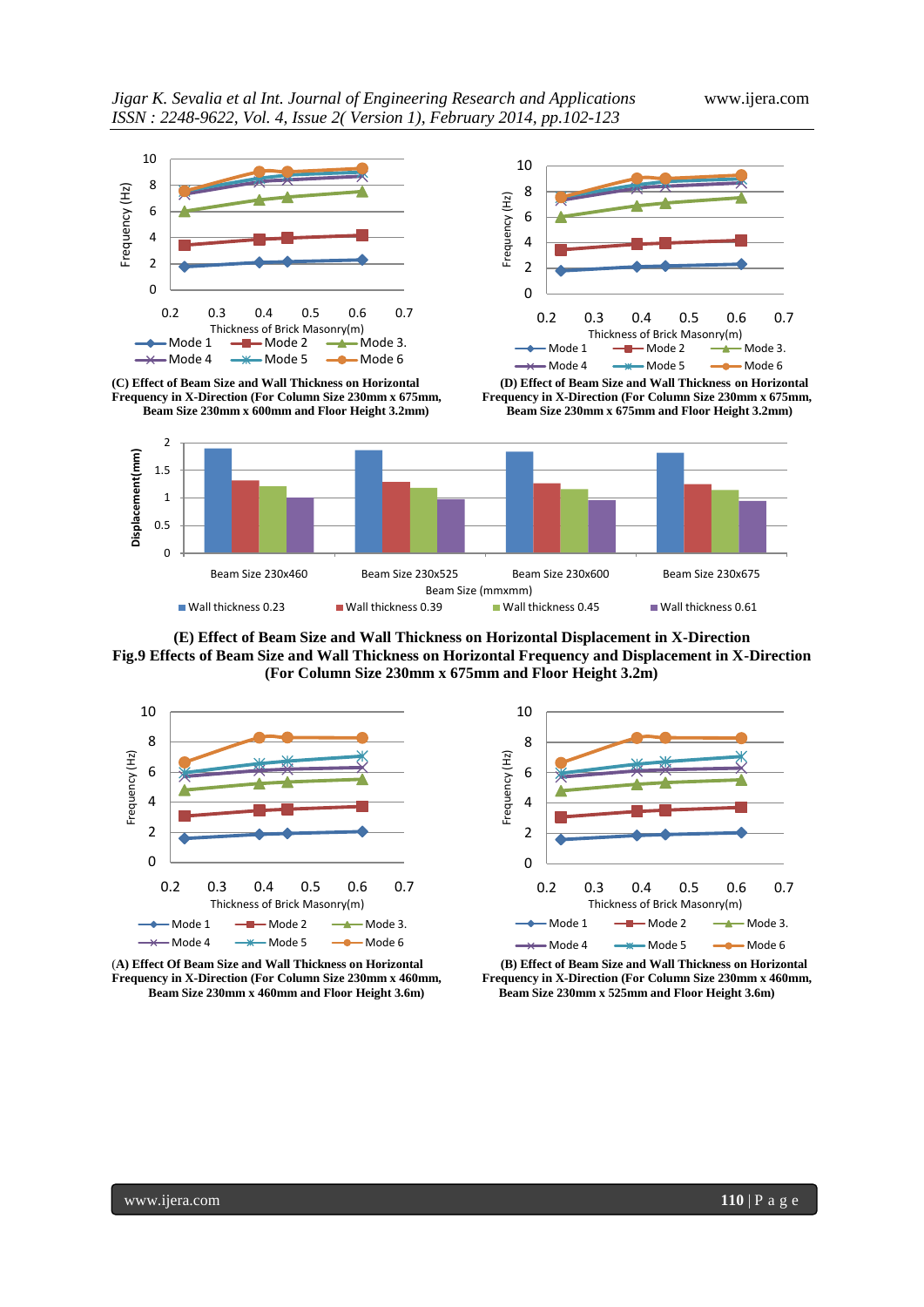

(C) Effect of Beam Size and Wall Thickness on Horizontal **(C) Effect of Beam Size and Wall Thickness on Horizontal (D) Effect of Beam Size and Wall Thickness on Horizontal Beam Size 230mm x 600mm and Floor Height 3.6mm) Beam Size 230mm x 675mm and Floor Height 3.6mm)**



**Frequency in X-Direction (For Column Size 230mm x 460mm, Frequency in X-Direction (For Column Size 230mm x 460mm,**



**(E) Effect of Beam Size and Wall Thickness on Horizontal Displacement in X-Direction Fig.10 Effects of Beam Size and Wall Thickness on Horizontal Frequency and Displacement in X-Direction (For Column Size 230mm x 460mm and Floor Height 3.6m)**







**Frequency in X-Direction (For Column Size 230mm x 525mm, Frequency in X-Direction (For Column Size 230mm x 525mm,**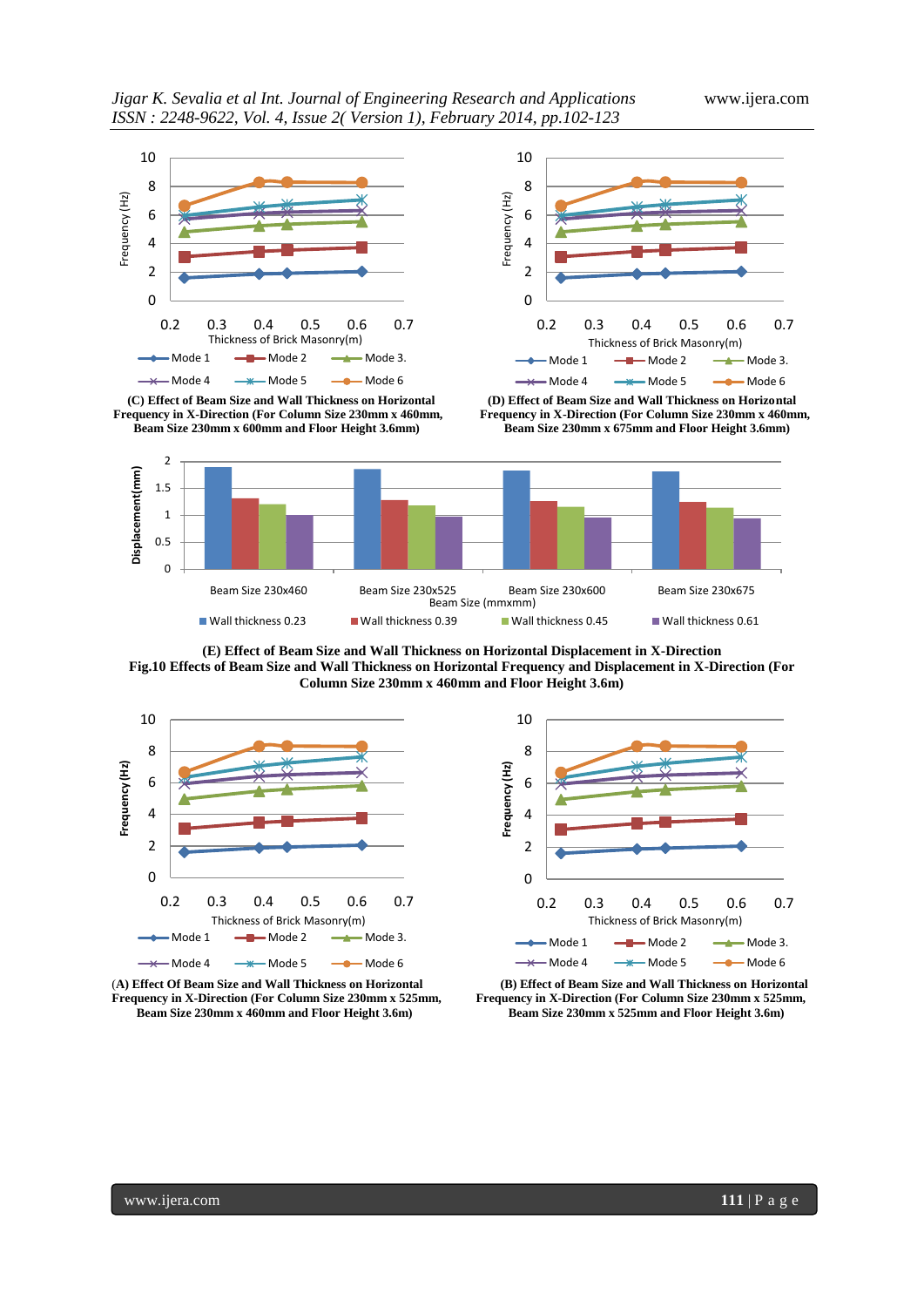



**Frequency in X-Direction (For Column Size 230mm x 525mm, Frequency in X-Direction (For Column Size 230mm x 525mm,**

 **(C) Effect of Beam Size and Wall Thickness on Horizontal (D) Effect of Beam Size and Wall Thickness on Horizontal Beam Size 230mm x 600mm and Floor Height 3.6m)** Beam Size 230mm x 675mm and Floor Height 3.6m)



**(E) Effect of Beam Size and Wall Thickness on Horizontal Displacement in X-Direction Fig.11 Effects of Beam Size and Wall Thickness on Horizontal Frequency and Displacement in X-Direction (For Column Size 230mm x 525mm and Floor Height 3.6m)**







**Frequency in X-Direction (For Column Size 230mm x 600mm, Frequency in X-Direction (For Column Size 230mm x 600mm,**



Beam Size 230mm x 525mm and Floor Height 3.6m)



www.ijera.com **112** | P a g e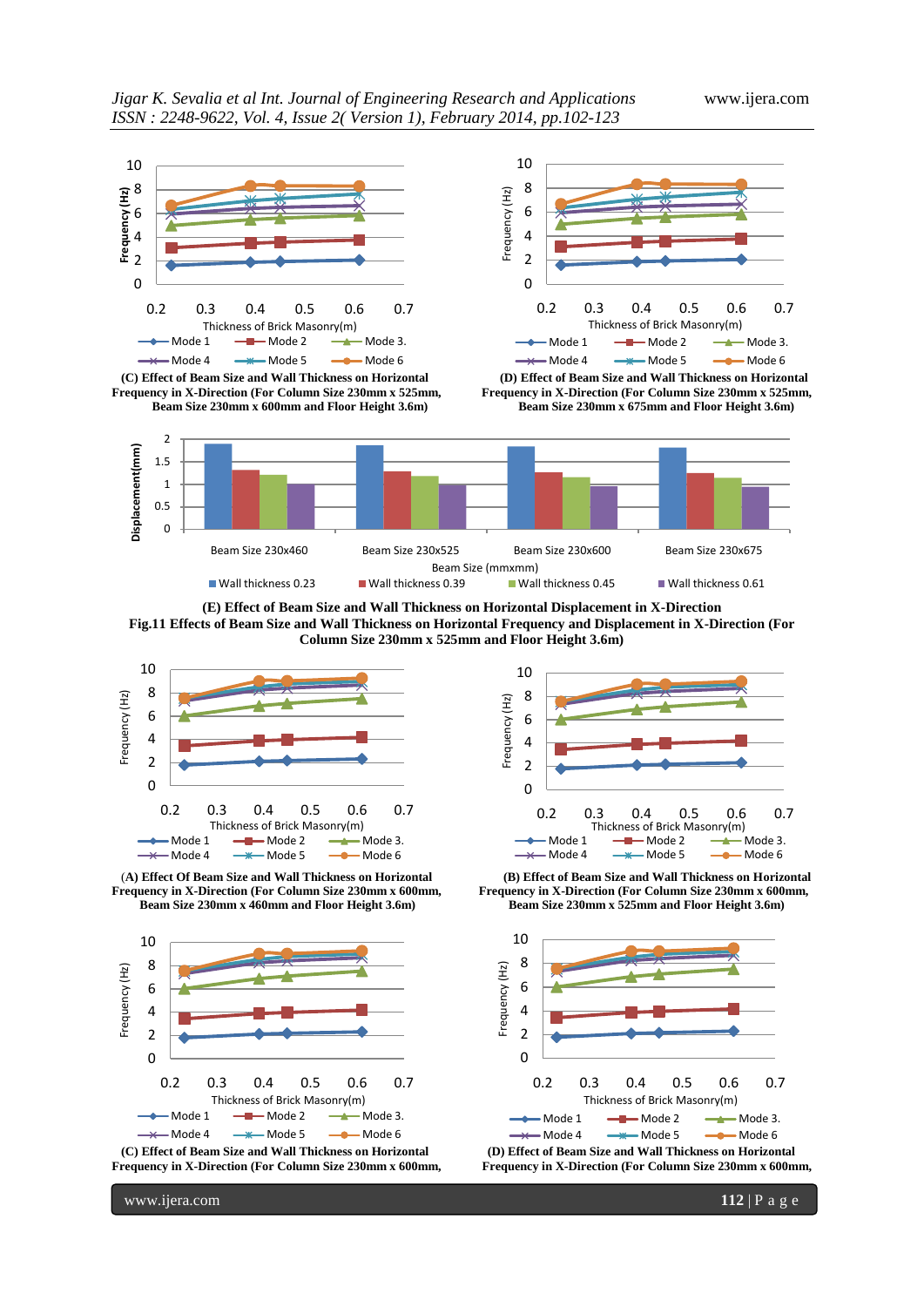*Jigar K. Sevalia et al Int. Journal of Engineering Research and Applications* www.ijera.com *ISSN : 2248-9622, Vol. 4, Issue 2( Version 1), February 2014, pp.102-123*



**(E)Effect of Beam Size and Wall Thickness on Horizontal Displacement in X-Direction Fig.12 Effects of Beam Size and Wall Thickness on Horizontal Frequency and Displacement in X-Direction (For Column Size 230mm x 600mm and Floor Height 3.6m)**



(**A) Effect Of Beam Size and Wall Thickness on Horizontal (B) Effect of Beam Size and Wall Thickness on Horizontal** 



 **(C) Effect of Beam Size and Wall Thickness on Horizontal (D) Effect of Beam Size and Wall Thickness on Horizontal Frequency in X-Direction (For Column Size 230mm x 675mm, Frequency in X-Direction (For Column Size 230mm x 675mm,** Beam Size 230mm x 600mm and Floor Height 3.6m)



**Frequency in X-Direction (For Column Size 230mm x 675mm, Frequency in X-Direction (For Column Size 230mm x 675mm, Beam Size 230mm x 460mm and Floor Height 3.6m) Beam Size 230mm x 525mm and Floor Height 3.6m**)





**(E) Effect of Beam Size and Wall Thickness on Horizontal Displacement in X-Direction Fig.13 Effects of Beam Size and Wall Thickness on Horizontal Frequency and Displacement in X-Direction**

www.ijera.com **113** | P a g e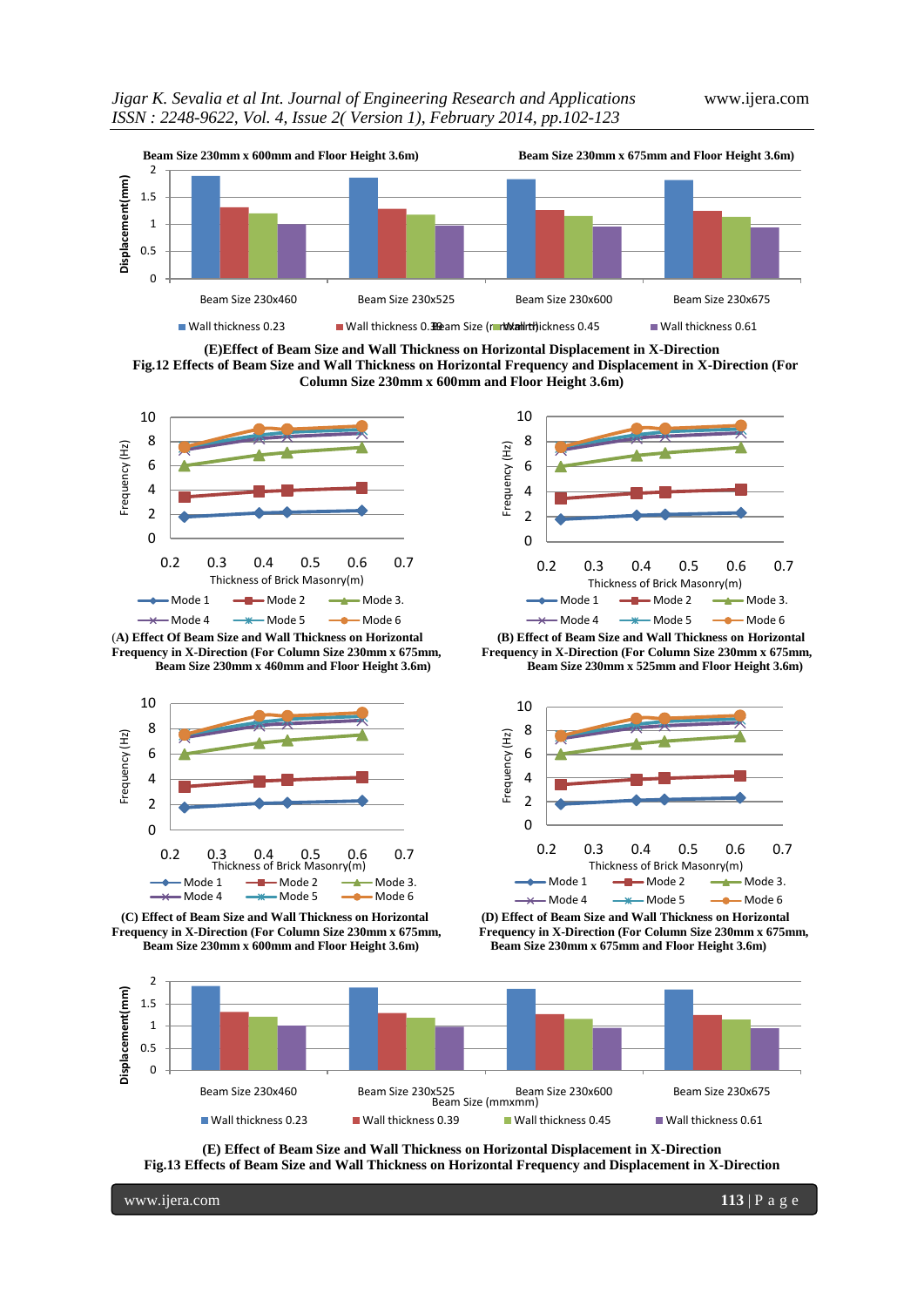





**Frequency in X-Direction (For Column Size 230mm x 460mm, Frequency in X-Direction (For Column Size 230mm x 460mm,**

**Beam Size 230mm x 460mm and Floor Height 4.0m) Beam Size 230mm x 525mm and Floor Height 4.0m** 



Beam Size 230mm x 600mm and Floor Height 4.0m)

**Frequency in X-Direction (For Column Size 230mm x 460mm, Frequency in X-Direction (For Column Size 230mm x 460mm, Beam Size 230mm x 600mm and Floor Height 4.0m)** Beam Size 230mm x 675mm and Floor Height 4.0m



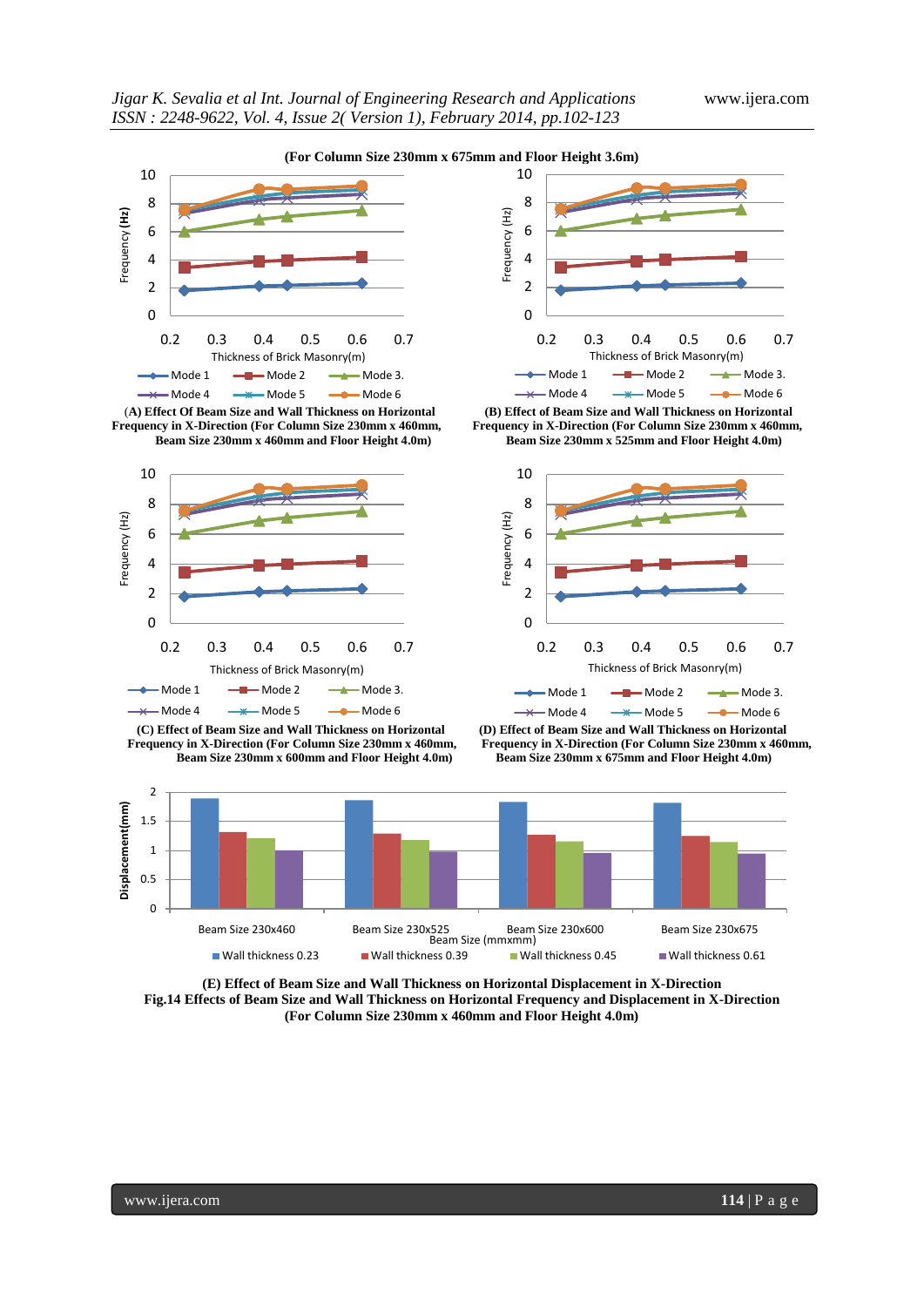

(A) Effect Of Beam Size and Wall Thickness on Horizontal **(B)** Effect of Beam Size and Wall Thickness on Horizontal  **Frequency in X-Direction (For Column Size 230mm x 525mm, Frequency in X-Direction (For Column Size 230mm x 525mm,**











**Frequency in X-Direction (For Column Size 230mm x 525mm, Frequency in X-Direction (For Column Size 230mm x 525mm, Beam Size 230mm Size 230mm x 600mm and Floor Height 4.0m)** Beam Size 230mm x 675mm and Floor Height 4.



**(E) Effect of Beam Size and Wall Thickness on Horizontal Displacement in X-Direction Fig.15 Effects of Beam Size and Wall Thickness on Horizontal Frequency and Displacement in X-Direction (For Column Size 230mm x 525mm and Floor Height 4.0m)**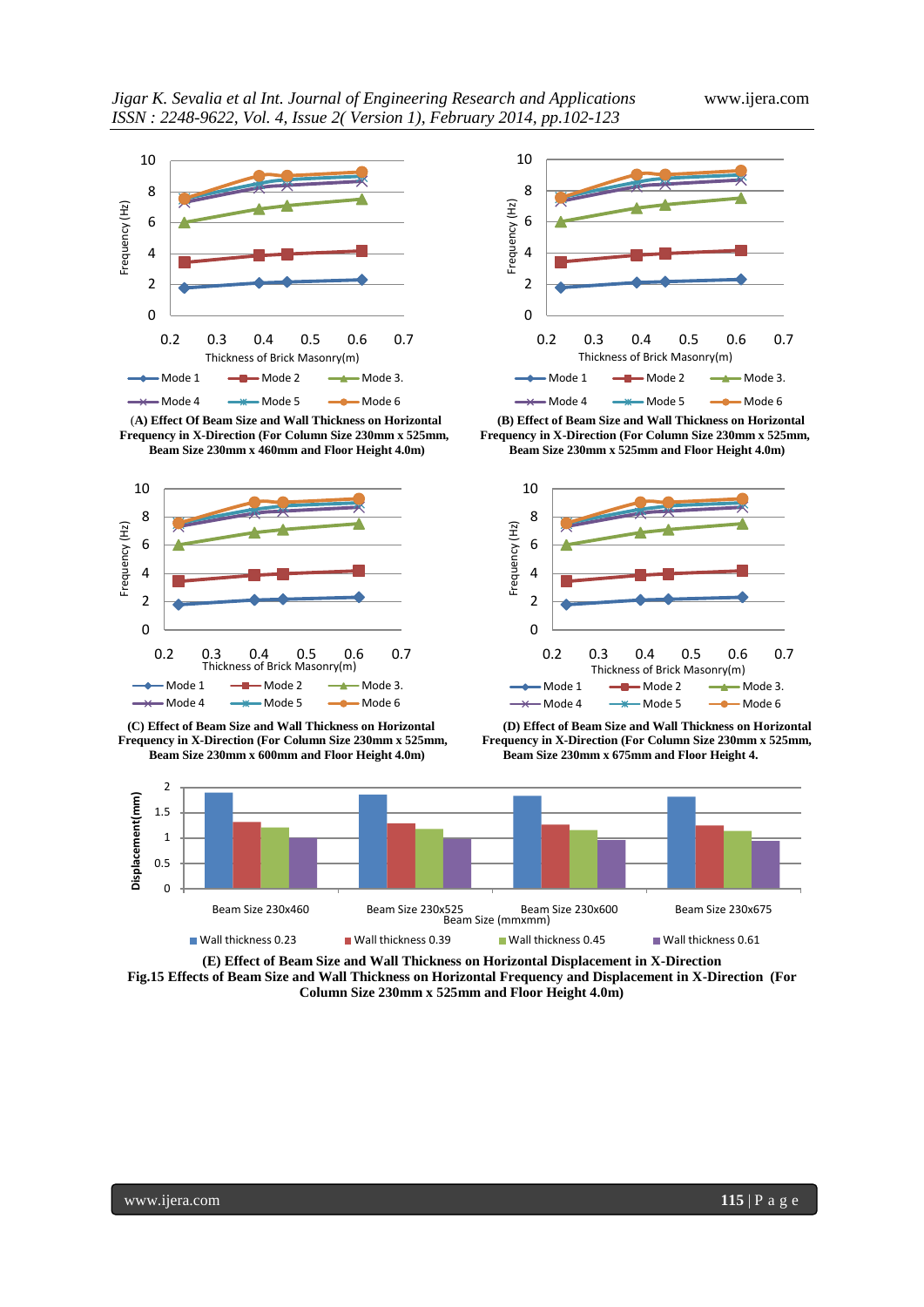

Archives Andre Allen Christmas Communication Christmas Communication Christmas Communication Christmas Communication<br>(A) Effect Of Beam Size and Wall Thickness on Horizontal *(B)* Effect of Beam Size and Wall Thickness on **Frequency in X-Direction (For Column Size 230mm x 600mm, Frequency in X-Direction (For Column Size 230mm x 600mm, Beam Size 230mm x 460mm and Floor Height 4.0m) Beam Size 230mm x 525mm and Floor Height 4.0m)** 









 **Frequency in X-Direction (For Column Size 230mm x 600mm, Frequency in X-Direction (For Column Size 230mm x 600mm, Beam Size 230mm x 600mm and Floor Height 4.0m) Beam Size 230mm x 675mm and Floor Height 4.0m)**



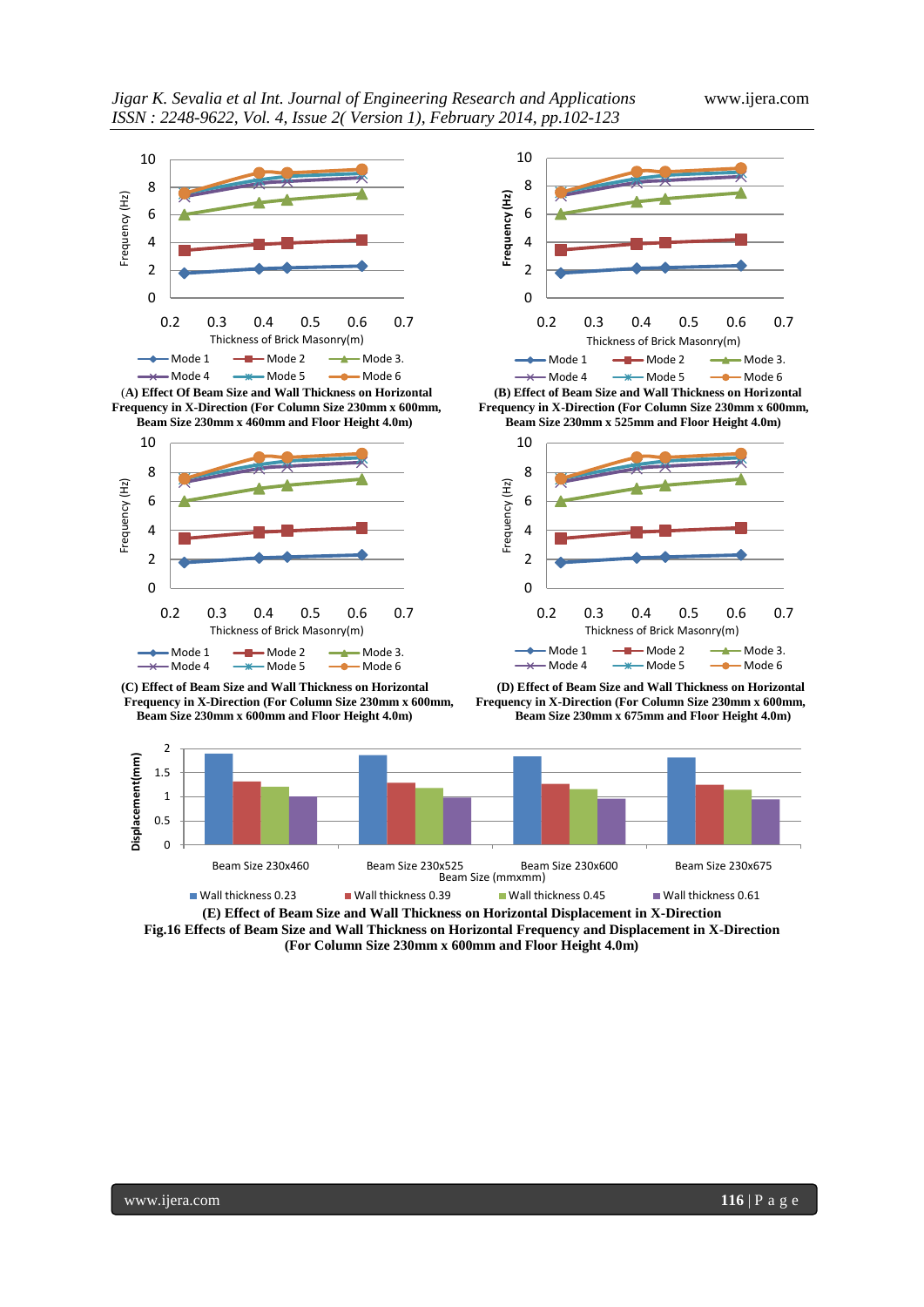

 **Frequency in X-Direction (For Column Size 230mm x 675mm, Frequency in X-Direction (For Column Size 230mm x 675mm, Beam Size 230mm x 460mm and Floor Height 4.0m) Beam Size 230mm x 525mm and Floor Height 4.0m)** 









 **Beam Size 230mm x 600mm and Floor Height 4.0m) Beam Size 230mm x 675mm and Floor Height 4.0m)**



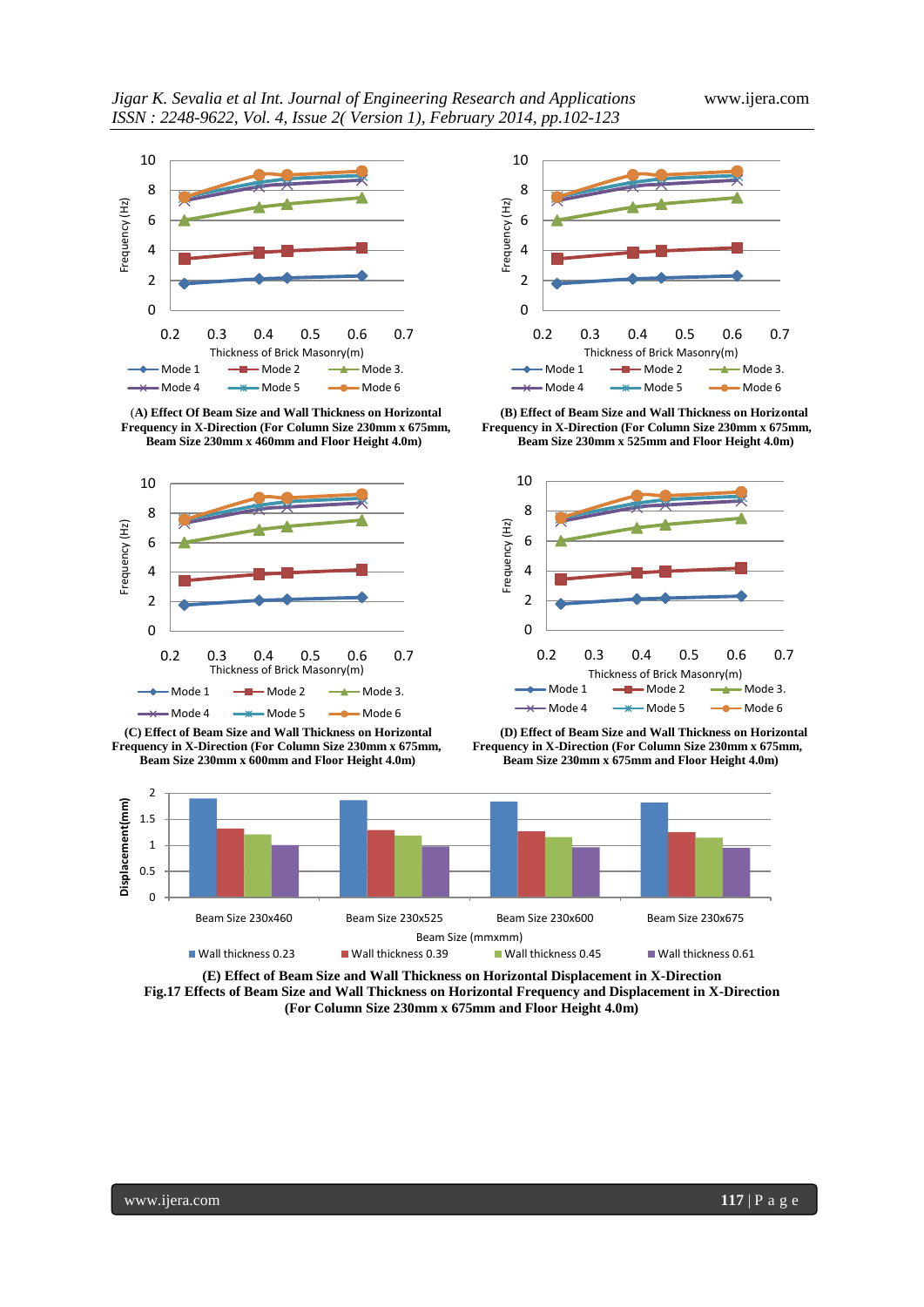

 (**A) Effect Of Beam Size and Wall Thickness on Horizontal (B) Effect of Beam Size and Wall Thickness on Horizontal Frequency in X-Direction (For Column Size 230mm x 460mm, Frequency in X-Direction (For Column Size 230mm x 460mm, Beam Size 230mm x 460mm and Floor Height 4.4m) Beam Size 230mm x 525mm and Floor Height 4.4m)** 



**Beam Size 230mm x 600mm and Floor Height 4.4m)** 





**(C) Effect of Beam Size and Wall Thickness on Horizontal (D) Effect of Beam Size and Wall Thickness on Horizontal Frequency in X-Direction (For Column Size 230mm x 460mm, Frequency in X-Direction (For Column Size 230mm x 460mm,**



**(E) Effect of Beam Size and Wall Thickness on Horizontal Displacement in X-Direction Fig.18 Effects of Beam Size and Wall Thickness on Horizontal Frequency and Displacement in X-Direction (For Column Size 230mm x 460mm and Floor Height 4.4m)**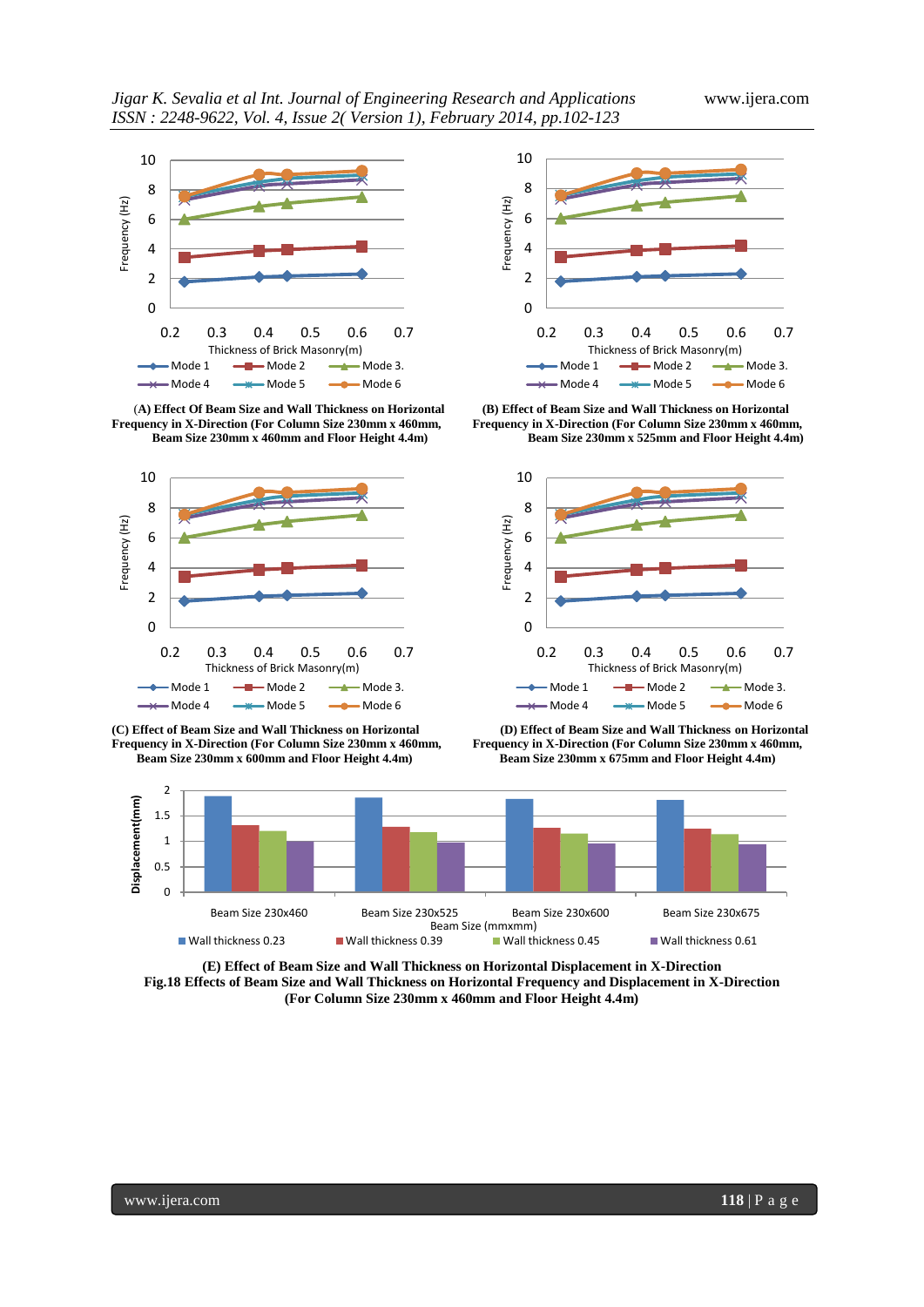

**Frequency in X-Direction (For Column Size 230mm x 525mm, Frequency in X-Direction (For Column Size 230mm x 525mm,**



**Frequency in X-Direction (For Column Size 230mm x 525mm, Frequency in X-Direction (For Column Size 230mm x 525mm,** Beam Size 230mm x 600mm and Floor Height 4.4m)



(**A) Effect Of Beam Size and Wall Thickness on Horizontal (B) Effect of Beam Size and Wall Thickness on Horizontal Beam Size 230mm x 460mm and Floor Height 4.4m) Beam Size 230mm x 525mm and Floor Height 4.4m)** 







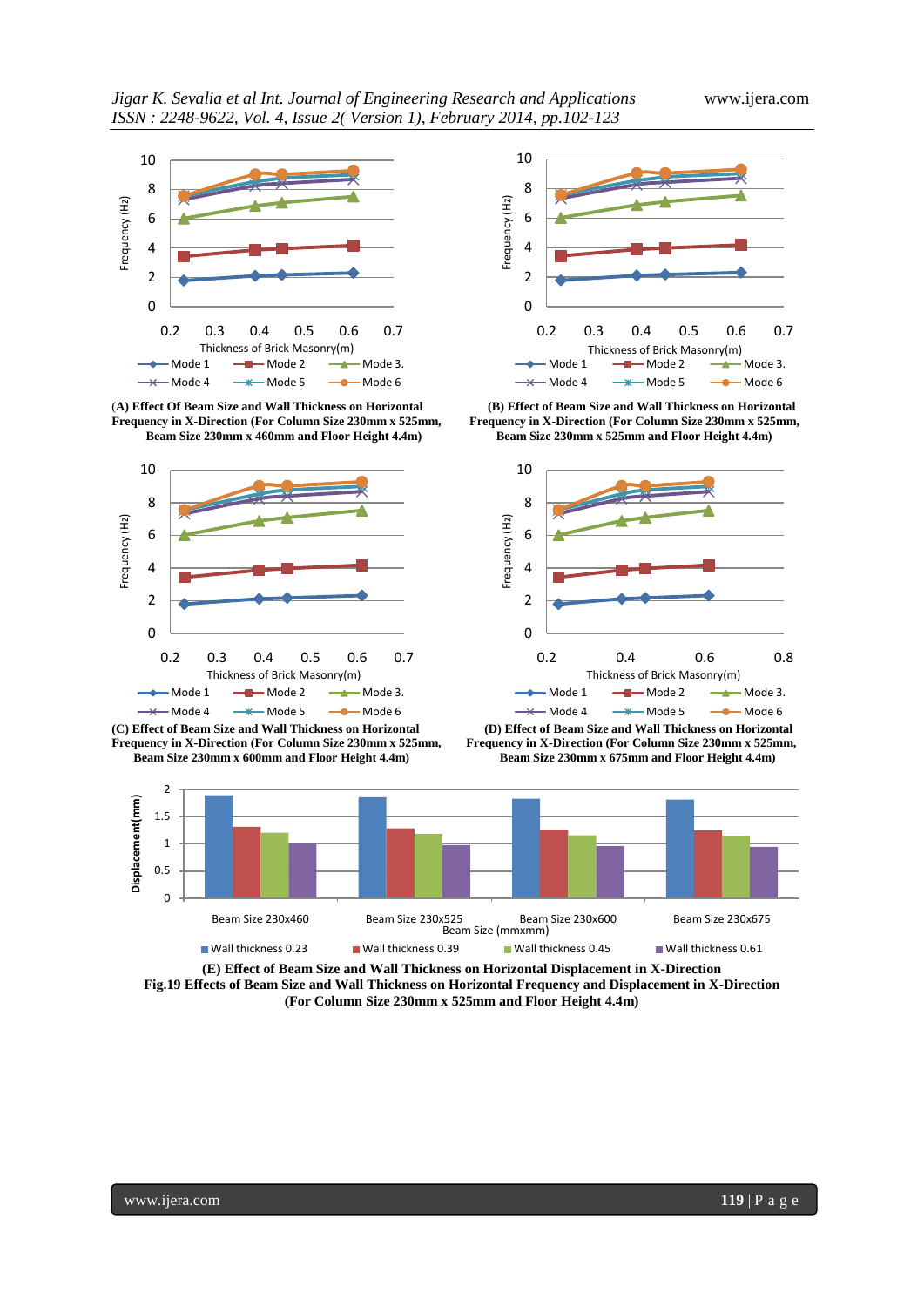

(**A) Effect Of Beam Size and Wall Thickness on Horizontal (B) Effect of Beam Size and Wall Thickness on Horizontal Frequency in X-Direction (For Column Size 230mm x 600mm, Frequency in X-Direction (For Column Size 230mm x 600mm,**



**Frequency in X-Direction (For Column Size 230mm x 600mm, Frequency in X-Direction (For Column Size 230mm x 600mm,** Beam Size 230mm x 600mm and Floor Height 4.4m)



 **Beam Size 230mm x 460mm and Floor Height 4.4m) Beam Size 230mm x 525mm and Floor Height 4.4m)** 



**(C) Effect of Beam Size and Wall Thickness on Horizontal (D) Effect of Beam Size and Wall Thickness on Horizontal**



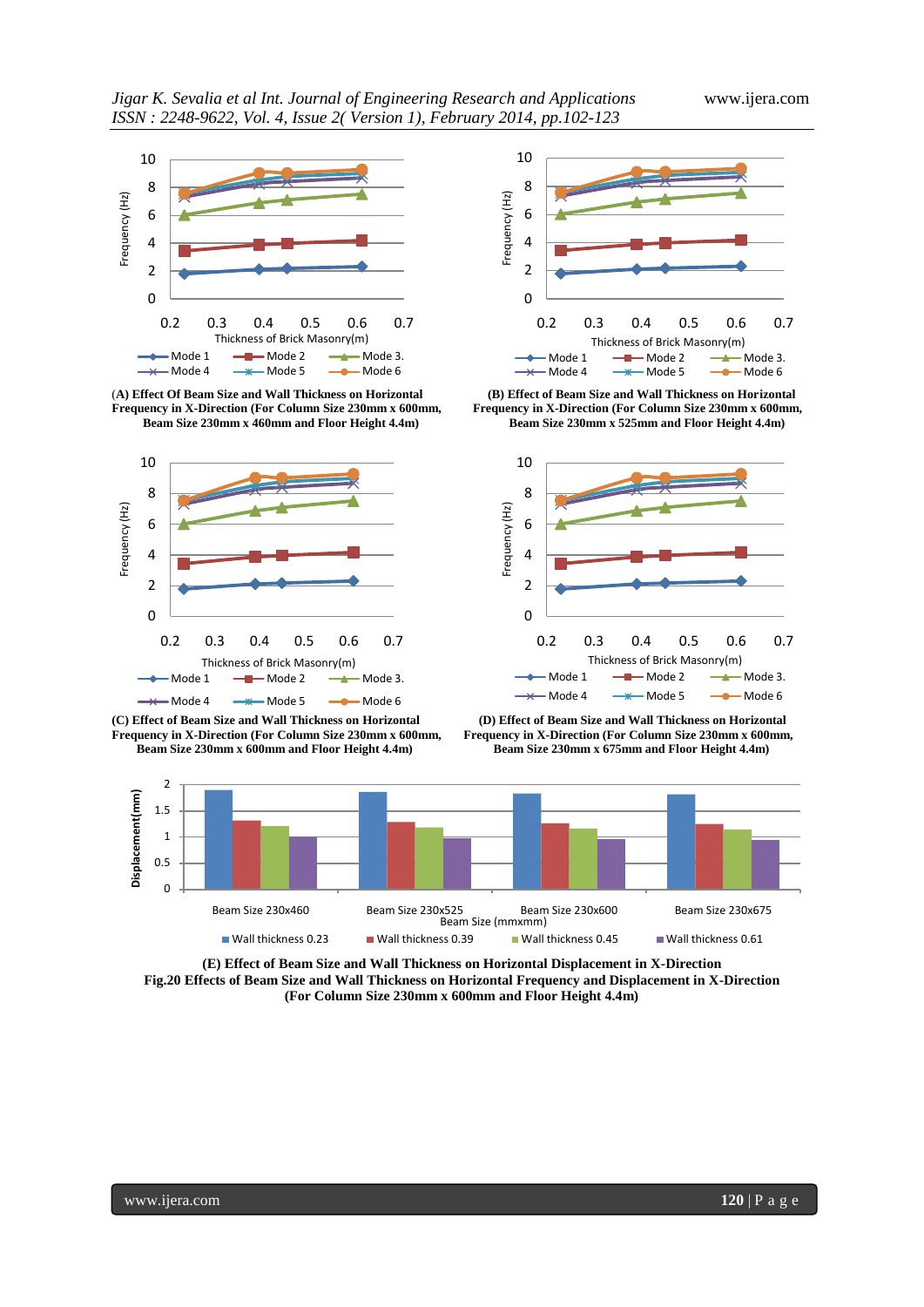





**Frequency in X-Direction (For Column Size 230mm x 675mm, Frequency in X-Direction (For Column Size 230mm x 675mm, Beam Size 230mm x 460mm and Floor Height 4.4m) Beam Size 230mm x 525mm and Floor Height 4.4m)** 



**Frequency in X-Direction (For Column Size 230mm x 675mm, Frequency in X-Direction (For Column Size 230mm x 675mm, Beam Size 230mm x 600mm and Floor Height 4.4m) Beam Size 230mm x 675mm and Floor Height 4.4m)**



**(E) Effect of Beam Size and Wall Thickness on Horizontal Displacement in X-Direction Fig.21 Effects of Beam Size and Wall Thickness on Horizontal Frequency and Displacement in X-Direction (For Column Size 230mm x 675mm and Floor Height 4.4m)**

## **IV. CONCLUSIONS**

1. For a particular beam size, column size and floor height frequency of the structure increases with the increase in wall thickness. For example, in Table 2, for beam and column size both 230mmx460mm,and floor height 3.2 m, frequency in Mode 1 changes from 1.766 Hz to 2.274 Hz for the change in wall thickness from 0.23m to 0.61 m. The reason behind this behaviour can be explained as the increase in the wall thickness makes the structure laterally stiffer and hence frequency of vibration increases while the displacement reduces.

- 2. For wall thickness 0.45 m and 0.61 m, the floor height should be 3.6 m or 4.4 m; so that resonance condition could be avoided. Wall thickness 0.45 m and 0.61 are not suitable for floor heights other than 3.6 m and 4.4 m.
- 3. It has been found that in case of composite structural system, mode 1 is critical from resonance point of view i.e. fundamental mode. All other modes of vibration are in over-tuned condition as it can be seen in all tables.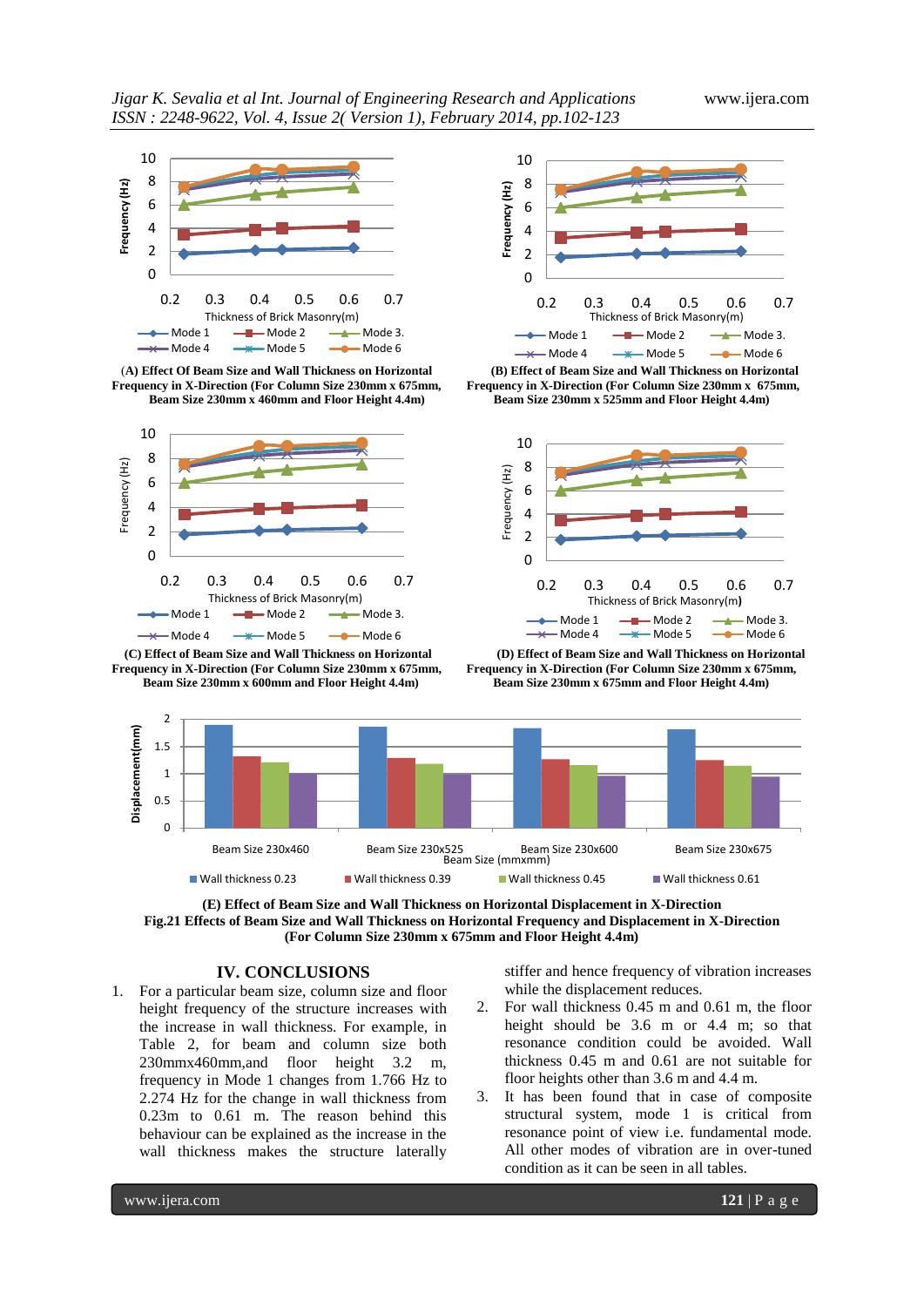- 4. From the Tables 2 to 33, it is evident that for a particular column size, storey height and wall thickness, increase in beam size leads to very insignificant increase in frequency and decrease in displacement. Hence, varying beam size brings insignificant changes in frequency and displacement. The reason behind this phenomenon is that in composite structural system, the frequency of the structure is largely dependent on load bearing structural element i.e. wall; and hence any change in the dimension of beam is contributing very less to the frequency of the structure.
- 5. From table 2, it can be seen that for column size 230 mm x 460 mm, and floor height 3.2 m, the resonance condition is occurring when wall thickness is 0.45 m and 0.61 m for any beam size. Hence, it can be concluded that the wall thickness 0.45 m and 0.61 m is not good for the structural health of the building when the height is 3.2 m. To avoid resonance condition, the only one key parameter is helpful and that is floor height. By providing height of 3.6 m instead of 3.2 m, the resonance condition can be avoided.
- 6. When column size is kept constant and beam sizes are varying and vice-versa, a stage comes when column size is equal to the beam sizes and any further increasing of beam size or column sizes, there is not much change over the dynamic behaviour of the building.
- 7. In case of the floor height 4.4 m, resonance condition is occurring in mode 2 for any size of beam size, column size and wall thickness. It indicates that due to increase in height, the structure has become flexible and resonance condition gets transferred from mode 1 to mode  $2.$
- 8. For any size of beam and column, as well as wall thickness; with the increase in storey height, the frequency of structure in any mode is reducing. It clearly indicates that the increase in storey height makes the structure flexible and hence, frequency of vibration of structure reduces.
- 9. With the increase in storey height, the displacement in X- direction is increasing gradually for any size of beam, column and wall thickness. For example it can be seen tables 2, 6, 10 and 14. It is very true that increase in height of the structure makes it flexible and hence displacement increases.
- 10. With the increasing wall thickness, the displacement of the structure is reducing in Xdirection for any size of beam, column and floor height. For example, it can be seen from table 3. Due to increase in thickness of the wall, it increases the stiffness of the structure and hence, displacement is reducing.
- 11. For a particular storey height, the frequency of a structure increases by increasing the beam size or column size, which in turn, reduces the magnitude of displacement as seen from fig 7 to fig 16. When the column sizes is increasing the displacement trend is decreasing in nature. The reason behind it is that the increase in column sizes increases the lateral stiffness of the building which reduces the displacement of the building.
- 12. From fig.6- $(A)$ , $(B)$ , $(C)$ , $(D)$ , it can be seen that with the increase in wall thickness frequency increases. From fig.6-(E) it can be seen that for a particular beam size displacements decreases with the increase in wall thickness. Due to increase in thickness of the wall, it increases the stiffness of the structure and hence, displacement is reducing.
- 13. The percentage increase in frequency is less for change in column size as compared to percentage increase in frequency for change in wall thickness. This is because the structure referred in this project is a composite structure and hence, change in wall thickness will have more effect on displacement and frequency as compared to change of column size. Referring Tables 2 and 4 and also graphs in Fig. 6 and 7 makes the results more clear.

#### **REFRENCES**

- [1] IS 2974 (Part I) 1982, Edition 3.1 Indian Standard Code of Practice for Design and Construction of Machine Foundation.
- [2] Vijay K. Puri and Shamsher Prakash, 2006, "Foundations For Vibrating Machines", Special Issue, April-May, of the Journal of Structural Engineering, SERC, Madras. INDIA.
- [3] Anil K. Chopra, "Dynamics of Structures", Prentice-Hall Inc, New Jersey, USA.
- [4] Barkan D. D., "Dynamics of Bases and Foundations", Mcgraw-Hill Book Company, Inc.
- [5] Booth J. E., "Principles of textile testing".
- [6] Cyril M. Harris, 2002, "Harris' Shock and Vibration Handbook".
- [7] K.G. Bhatia, 2008, "Foundations for Industrial Machines and Earthquake Effects", ISET Journal of earthquake Technology issue March-june 2008, Paper No. 495, Vol-45, New-Delhi, INDIA.
- [8] Dr. B. C. Punmia, "Building Construction".
- [9] Dr. B. C. Punmia**,** "Soil Mechanics and Foundations".
- [10] Dr. M. K. Talukdar, Prof. P. K. Sriramulu and Prof. D. B. Ajgaonkar, "Weaving Techniques".